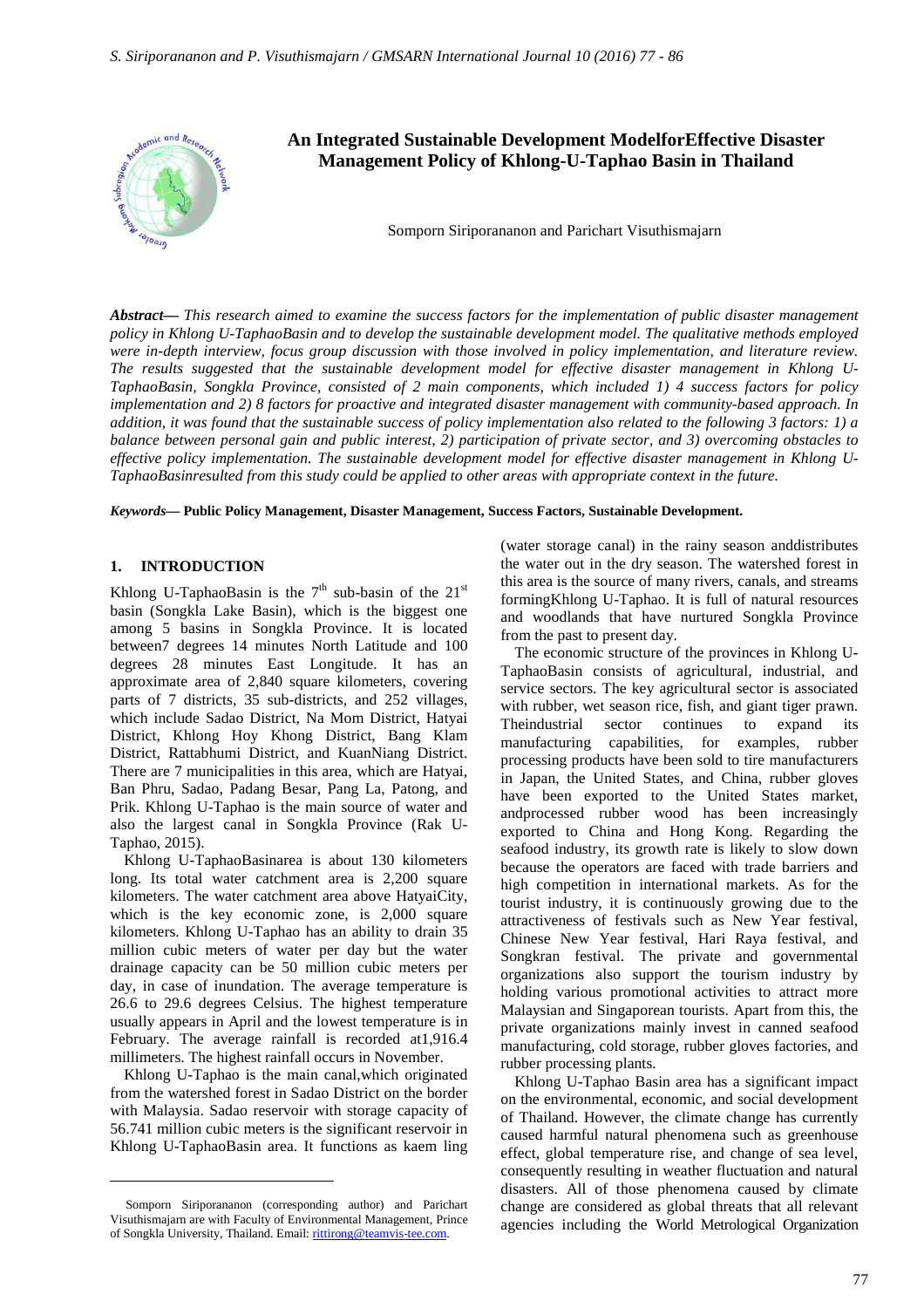(WMO) have paid attention on. The disasters can be divided into various categories, including man-made disasters such as nuclear bomb, natural disasters such as flood, storm, and drought, geophysical disasters such as earthquake, volcanic eruption, tsunami, and biological disasters such as contagious epidemics (Environmental Research and Training Center, 2013). Recently, these disasters have frequently occurred and caused enormous damage around the world.

According to Songkhla Lake Basin Development Master Plan 2005 (ThanitChalermyanont et al., 2013), there are many watershed areas in Songkla Lake Basin such as Hatyai municipality in Khlong U-Taphao Sub-Basin and the eastern part of Hatyai - Phatthalung Road. This Hatyai - Phatthalung Road is found to obstruct flood flows during the major flood events in 1988 and 2000, which subsequently caused tremendous economic damage. The main causes of flooding at Hatyai City in Khlong U-Taphao Basin can be summarized as follows.

1) Construction of roads obstructing flood flows: The roads, which have been constructed to connect each district in Songkla and Phattalung provinces, are the major cause of flooding as they obstruct flood flows. Moreover, the drainage pipes under the roads are too small and inadequately provided.

2) Rainfall amounts: High amounts of rainfall can be another cause of flooding in some years (ThanitChalermyanont et al., 2013). It is found that when the rainfall amounts in urban areas exceed 40 millimeters per hour, it can cause flood problems in some areas. In case there was heavy rainfall over large water catchment areas, the flood problems will be severer. This was because the water runoff will flow downstream to Songkla Lake through several urban areas, including Hatyai municipality.

3) Songkla Lake overflow: Normally, the water level in Songkla Lake ranges from -0.25 meters above mean sea level to +0.25 meters above mean sea level, which had no effect on the drainage of Khlong U-Taphao and other canals. However, if a large amount of water runoff from sub-basins rapidly flows to Songkla Lake when the water level in the lake reaches +2.00 meters above mean sea level due to rising sea level in the Gulf of Thailand, the water from Khlong U-Taphao and other canals will not be able to flow to Songkla Lake.Instead, it will overflow the banks and inundate the communities on both side of the canals.

4) Land filling or polder system implementation: Land filling which is performed in order to construct buildings or roads in flood drainage areas can reduce the drainage profiles, making the water level increase.

5) Land use changes: Forest area in the basin is decreasing and changed to farmland such as rubber plantation, which affects the flow rate of water. Most of the rainwater will flow along the ground and overflow the watersheds below the catchment area.

Hatyai is the major economic city with serious flood problems, causing the most economic damage. Hatyai City is found to have consistently grown and expanded in

every aspect, resulting in relatively higher flood damage. According to the past records, Hatyai has consistently experienced flooding for more than 20 times. The major floods that caused severe damage includethe flood events in 1988, 2000, and 2010. The details are described below.

Hatyai City in Songkla Province is one of the cities withthe most serious flood problemsthat cause great economic damagein Thailand (SuphatVongvisessomjai, 2011). In 2000, there was a big flood in Songkla Province, covering the area of 330 square kilometers out of the total area of 2,400 square kilometers in Khlong U-Taphao Basin. The total damage to the government, private and individual sector was estimated at more than 17,000 million baht. More recently in 2010, there was a great flood in Khlong U-Taphao Basin, which affected about 80% of Hatyai City and 30,000 households.The total damage was estimated at more than 10,000 million baht.

Due to the flood situations originated from Khlong U-Taphao Basin, that have constantly occurred in Hatyai City, the concept of participatory disaster management is established. The Rockefeller Foundation held the project called Asian Cities Climate Change Resilience Network (ACCCR) to develop the capacity and readiness for handlingthe impacts of climate change in disaster vulnerable areas. The collaborative network and cooperation between various local parties has been formed to developeffective strategies and measures to deal with the consequent impacts of climate change, which may affect the cities, population at risk, and vulnerable groups in need of priority assistance. The participatory role of the local leaders as well as governmental, private, and social sectors are also defined so that they can better understand the problems and actual recommendations for disaster preparedness such as preventive planning, disaster warning, defensive system development, flood response planning and procedures, flood operations, emergency evacuation system, disaster communication system, food and beverage management, post-disaster management, and restoration and rehabilitation system.

The policy implementation of this project is hierarchically carried out, which is considered the government management style. The public policies for disaster management in Thailand are generally communicated with only "Top-Down Concept", which resulting in limitations of knowledge sharing among relevant sectors. The local parties, who are directly affected, should be especially alert and become selfreliant in the future. One of the essential factors for longterm sustainability of disaster management is creating a collaborative network between public, private, and social sectors through various kinds of activities. This can make the society becomes constantly alert and aware of disaster problems and potential solutions.

The above limitations make the researchers interested to systematically study this problem and create knowhow from a case study that can be applied to the other areas with similar contexts, which will be beneficial to people in general. The lessons from Hatyai ACCCRN, the project received Thailand Public Service Award 2012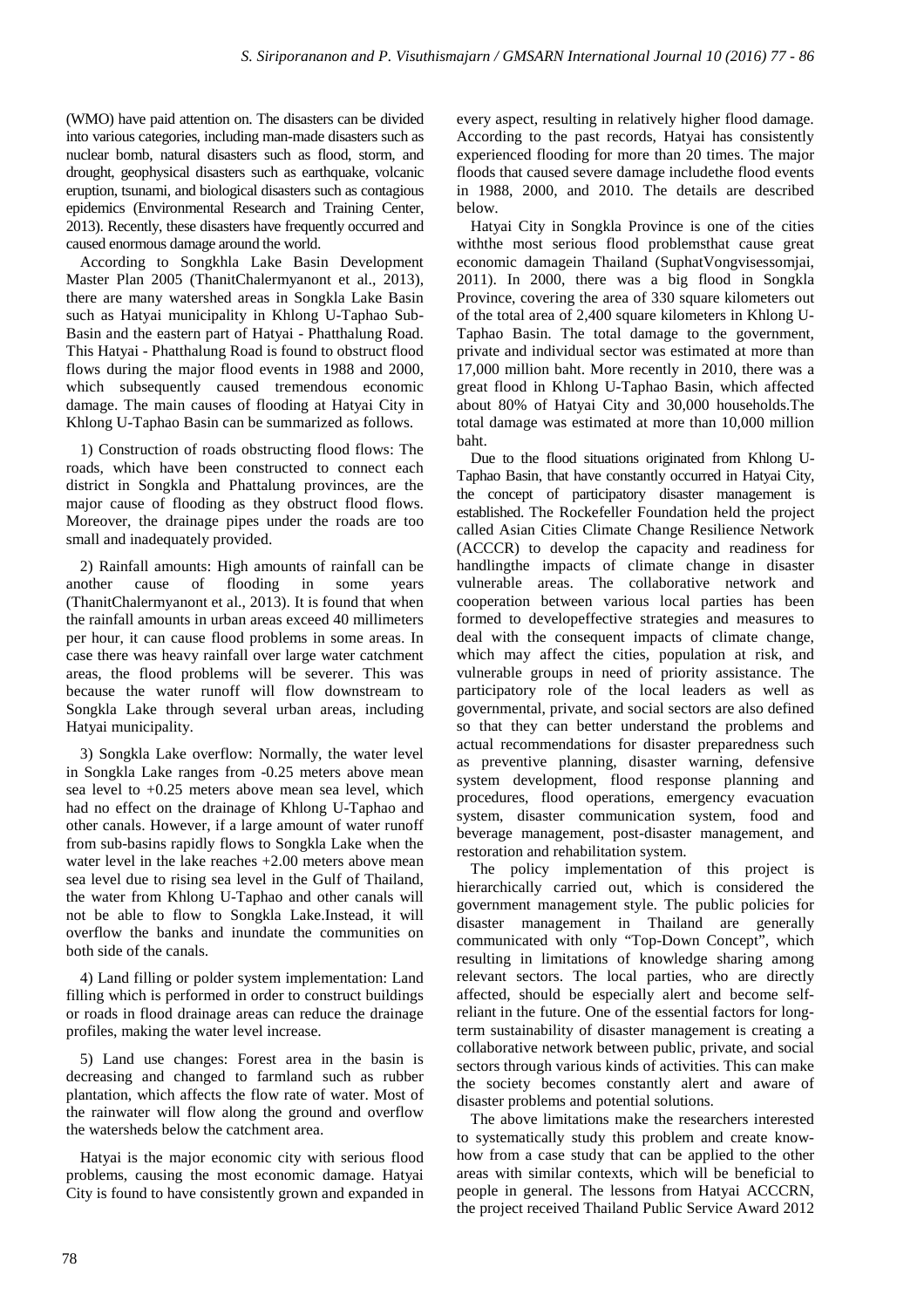in an *excellent integrated service* categoryfrom the Office of the Public Sector Development Commission (Office of the Public Sector Development Commission, 2012), which are discussed in this study include cooperation among all relevant parties, collaborative network between social, public, private, educational, and media sectors, cooperative commitment to solve the problems, disaster awareness, and network development for comprehensive knowledge sharing. This project is a good case study to investigate disaster management public policy. The results can be used as the guideline for Hatyai City and Khlong U-Taphao Basin to handle upcoming disasters and the fundamental model for disaster management in other contexts. The different fields of knowledge should be integrated to achieve successful disaster management in all dimensions, including environmental, economic, and social aspects.

# **2. RESEARCH OBJECTIVES**

To examine the success factors of sustainable development model for effective disaster management policy implementation in Khlong U-Taphao Basin, Thailand, by applying a case study of Hatyai ACCCRN (Asian Cities Climate Change Resilience Network) in order to further knowledge on sustainable public policy management.

# **3. LITERATURE REVIEW**

## *Concept of public policy*

Someresearchers previously defined public policy as an important tool for the government to run the country (Dye, 2012; Anderson, 1994) and a guideline for governmental activities. In other words, public policy is practically an option built by the government to solve, mitigate, and prevent the problems according governmental obligations. The goals of public policy need to truly serve the needs of people and lead the country to better development. In addition, public policy needs to have organized, structured, and systematic operations and also legal, consistent, and progressive activities, which contributes to practical implementation (SombatThamrongthanyawong, 2007). The conditions of good public policy include (Chanidtha Choosuk, 2010) the ability of policymakers, the understanding and ability of those who adopt the policy, effective management system, and attitudes of those who are relevant to the policy (PrachumRodprasert, 1996).Public policy is either a broad guideline for decision-making of administrators and agencies or a general statement suggesting appropriate administrative decision-making (SiriwanSerirat, 1996).

Public policy process consists of 5 steps (TodsaphornSirisamphan, 2011), which are 1) Public policy formation: this step needs to answers the question why each public policy is needed. Normally, the formation begins with the public problems in community, 2) Public policy alternative development and decision making: the problematic situation is analyzed to find out and decide the possible policy options, 3) Public policy implementation: this is the key step to turn policy

into action, to define the performance indicators of policy implementation, and to control the operation according to determined plan and policy, 4) Public policy evaluation: the achievement level of each project and operation need to be evaluated so that the policy can be modifiedin accordance with changing situations, 5) Public policy maintenance, succession, and termination: a successful public policy needs to have a mechanism to maintain its continuity. If a public policy is not wellreceived, it has to be terminated or replaced with an alternative policy. This is considered the reverse process of the policy formation.

According to Mazmaniana andSabatier (1989), there are 5 main conditions of policy implementation, which are 1) causal relationship and valid reason, 2) policy clarity, 3) political determination, 4) organizational support, 5) external situation that has no opposition to policy. If only one condition is missing, the policy implementation may have problems and obstacles, which finally leads to failure.

Anderson (1994) suggests that public policy evaluation is an activity that aims to examine the achievement and result of a policy. The actual performance will be compared with the expected outcome in every step of operation. Dunn (2004) focuses on whether there is any social change after policy implementation or not. Social problem-solving and social response, which are a part of policy analysis, are taken into account. The consequence of policy implementation is paid attention to during policy evaluation. James and Blaine (2010) state that human societies have choices and the best choice is evaluated and selected by self-perception. In addition, House and Howe (2000) suggest that policy evaluation is an activity to build understanding and acceptance. It does not force or manipulate people to believe. It simply focuses on utilization of evaluation result and acceptance after implementation.

Public policy implementation process is carried out after policy formation and procedure analysis. The concept of public policy implementation can be divided into 3 categories (Pulz and Treib, 2007 cited in RuengwitKetsuwan, 2008), which are 1) Top-Down Concept, 2) Bottom-Up Concept, 3) Hybrid Concept. Each concept is different from each other. WoradechJantarasorn (2008) also suggests 12 factors of policy implementation. Therefore, policy implementation requires understanding of problems and circumstances in order to prevent failure and achieve the objectives in the most effective and efficient way.

## *Concept of public policy engagement*

Most public policies are under the concept of linear policy process. The policies are defined from the central government. The people and other sectors are policy environment. This is a limitation of traditional public policy model in which people rarely have chance to take part. Considering citizen engagement in planning, investing, taking action, receiving benefit, it is found that the citizens cannot actually participate in those processes because they and other sectors are in the environment of policy. The model that only focuses on governmental affairs cannot truly respond to the needs of people.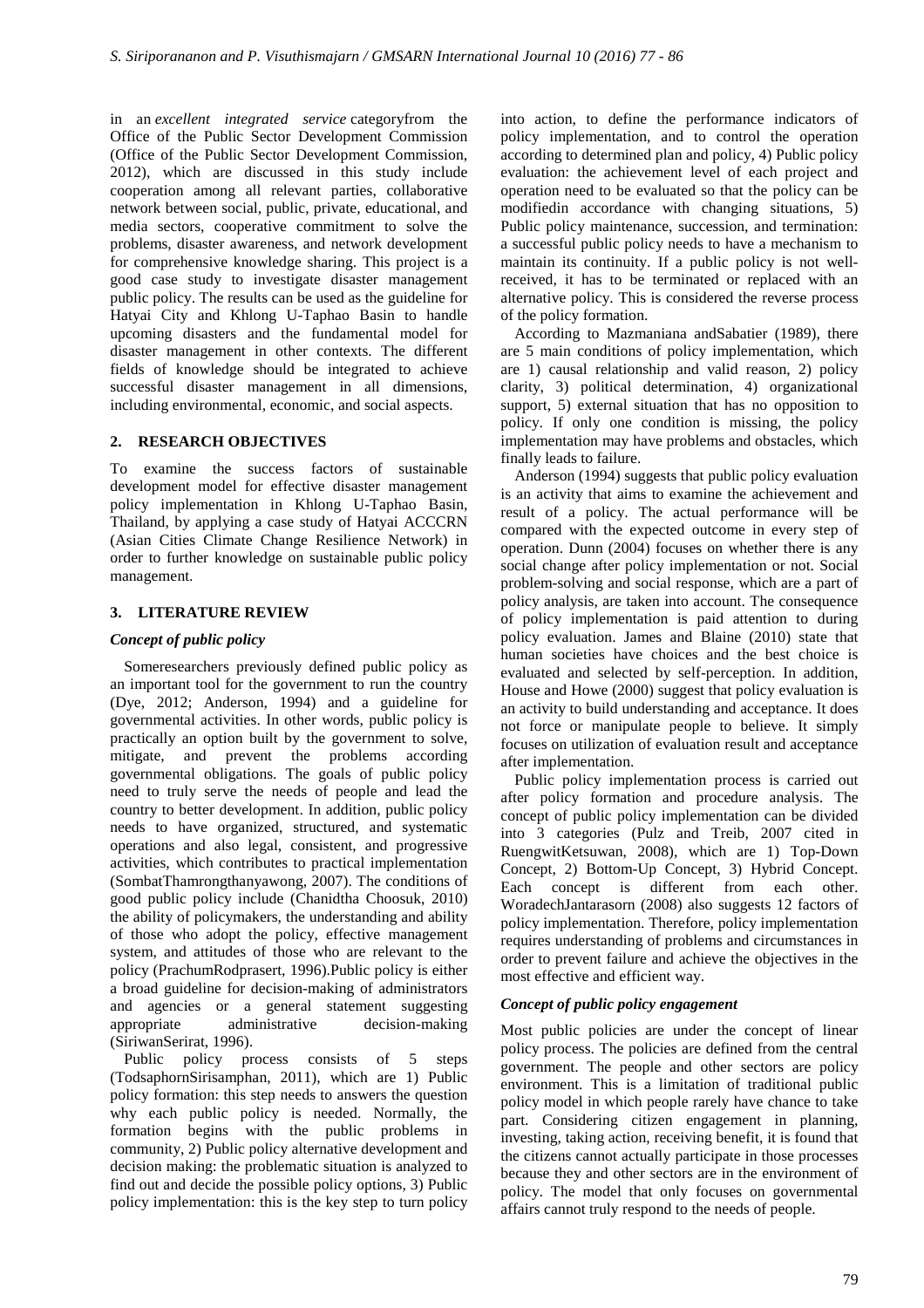The concept of citizen and stakeholder engagement in public policy is emerged later. PratchyaWesarach (1985) defines citizen engagement in community development as an action that people get involved in community development activities or use their own resources to develop their community. ThaweethongHongwiwat (1984) gives the meaningof community engagement policy as a process that the government encourages, leads, supports, and allows all forms of citizens,including individual, group, club, associate, foundation, and voluntary organizations, to take part in a governmental operation. The definition of citizen engagement also includes an ability of the citizens or community to control resource management for the economic and social benefits of the community members.

Citizen engagement is considered universal principles that international countries place an importance on and also a main issue that the government has to allow the citizens and stakeholders to perceive, consider, and make a decision together according to good governance principles. It helps enhance transparency and makingdecision quality of the government as well as mutual acceptance of all relevant parties. The International Association for Public Participation divided the citizen engagement development into 5 levels (Department of Industrial Works, 2015), which are 1) providing information is the lowest and most significant level of citizen engagement because it is the initial stage that the citizens are given chances to participate in the government's operations, 2) listening to opinions is a process that the citizens are allowed to give information and share their opinions useful for the governmental decision-making, 3) engaging is a step that encourages the citizens to take part in governmental activities and suggest practical solutions so that the citizens can be ensured that their opinions and suggestions are taken into consideration for governmental management, 4) cooperating is a process that the civil sector's representatives participate in every step of governmental operations and decision-making, 5) empowering is a stage that the government allow the citizens to play dominant role and make a full decision.

## *Concept of disaster management*

UN International Strategy for Disaster Reduction (UNISDR) (cited inChoowong U-balee, 2008) defines disaster as a serious disruption of the functioning of a community resulting in economic and environmental losses which exceeds the ability of the affected community to cope using its own resources. Disaster is a series of risk situation resulting from combination of hazard, precarious condition, and inappropriately managed risk.

Asian Disaster Preparedness Center states that the impacts of disaster can cause loss of human lives and properties that leads to economic, social, and other relevant damages. Disaster can be divided into 3 categories according to its causes, which are 1) natural disaster such as flood, landslide, and earthquake 2) manmade disaster such as terrorist attack, traffic accident, transport accident, and fire 3) technological disaster such as communication problem and nuclear leak. Moreover, disaster can be defined as an adverse event that happens to people including natural and man-made hazards, causing loss of life and great damage to public and private properties such as fire, flood, hurricane, tsunami, and others (*National Disaster Prevention and Mitigation Committee, 2007)*.

The crucial problem of disaster management is the lack of a unified management. There is a lack of collaboration between government organizations, civil society, and stakeholders who work in partnership with each other to drive effective and efficient policy such as local agencies, government and private sectors, and relevant organizations. The importance of civil society stakeholders and their understanding is taken into account. The civil society is encouraged to participate in every step of policy development including policy planning, managing, presenting or opposing.

Disaster problems, including man-made and natural hazards, continue to occur repeatedly. The systematic and effective disaster management can help people to handle and prepare for all phases of disaster.Proven and Milward (2003) suggest that the government needs to create collaborative network in 3 levels, which are community level, organization level, and network level. Each level has its own evaluation criteria, which are different from each other, although the three of them are relatively connected. These 3 levels are called "social network", which refers to an integration of local citizens in the form of an organization to work together with governmental agencies in order to reduce risk and find ways to prevent disaster. Disaster management, preparedness, prevention, and solution can reduce negative impacts on public and private properties and make the related parties ready for systematic disaster response and emergency practices, leading to minimum loss and damage.

## *Concept of Sustainable Development (SD)*

The World Commission on Environment defined Sustainable development as "development which meets the needs of current generations without compromising the ability of future generations to meet their own needs" in the Bruntland Report, Our Common Future. This report suggested the state of global affairs in terms of environmental degradation, international economic inequality and poverty, and the inability of current national and international institutions to deal effectively with the challenges of securing equity for future generations. Global organizations has taken the philosophy of sustainable development into account and has organized the conferences to find out common practices. However, the meaning of sustainable development in the environment and sustainability report is broad and covers a wide range of issues.

The Office of the Royal Society states that sustainable development consists of 3 concepts, which include:

1. Human needs: Sustainable development is associated with human needs which can be either basic needs for living or needs for better living.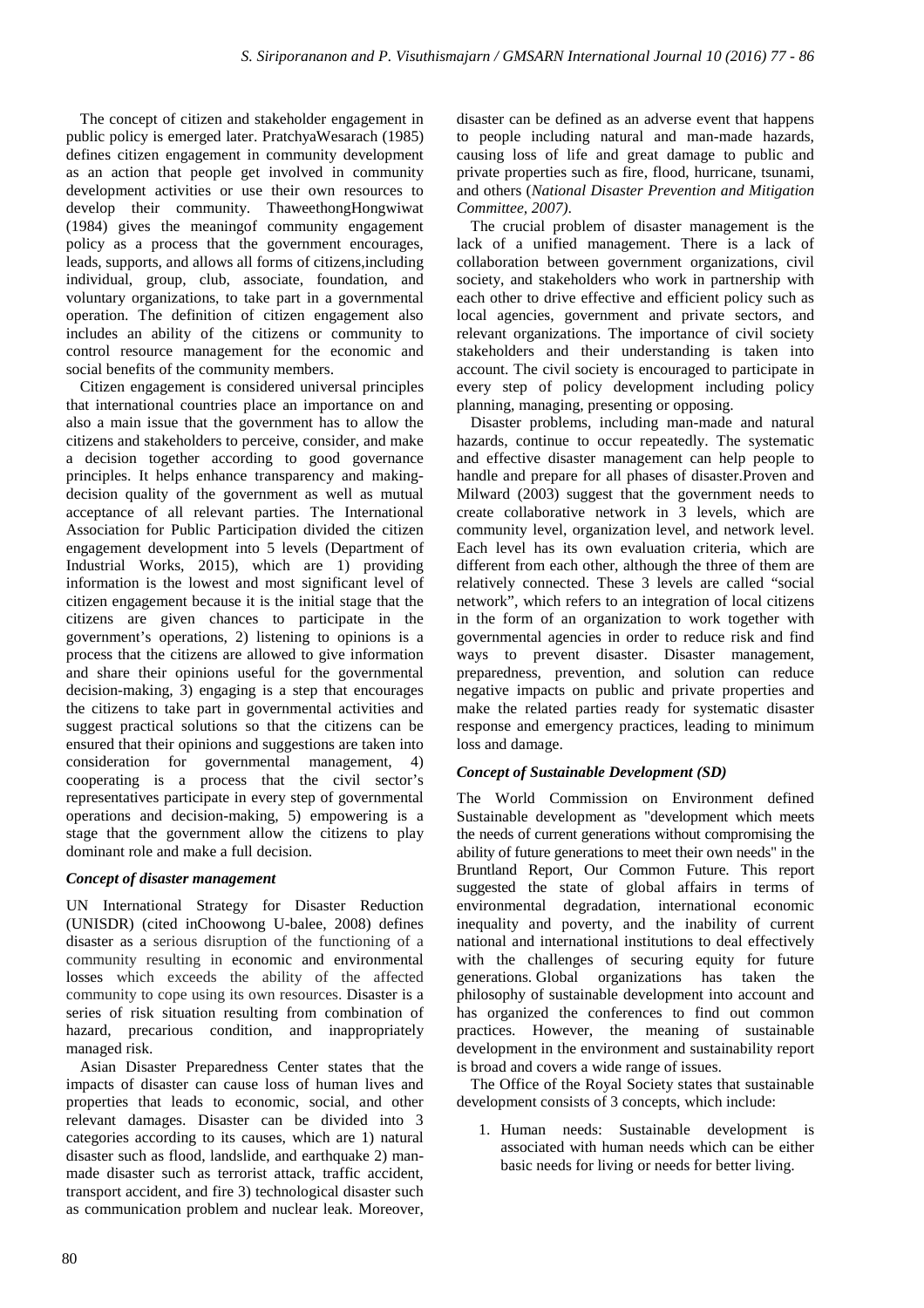- 2. Environmental limitation: Environmental system has limited resources and waste treatment capacity.
- 3. Intergenerational and intragenerational equity: Sustainability cannot be stable without development policy that focuses on social and cultural factors so intergenerational and intragenerational equity needs to be taken into account.

The development can be steadily and smoothly conducted, if it cause no undesirable results. However, destruction of natural resources and environment tends to occur whenever the needs of current generations are served. The concept of sustainable development is created to solve this problem. It aims to achieve macro macro-level conservation. In other words, if the sustainable development causes an environmental impact on one area, it has to enhance environmental quality in other areas as a compensation in order to maintain overall quality of the environment.

Sustainabilityconsists of economic, social, environmental pillars, which are interrelated and connected. These 3 pillars need to be taken into account when setting up a new development project. Sustainable development is far beyond environmental conservation. It can change economic and social structure to reduce environmental and resource consumption in a balance manner, which contributes to peaceful and harmonious living between people and nature.

## **4. RESEARCH METHODOLOGY**

To achieve the objectives of this research, the methodology was divided into 2 steps. In the first step, the concepts of policy, public policy, citizen engagement, and disaster management were collected and studied. The second steps included data collection, literature review, and fundamental knowledge development for the operations of ACCCRN. The public policy analysis and qualitative methods were used for content analyses. The focus group discussion with private network and ACCCRN team, in-depth interview based on a case study learned from ACCRN policies and participatory working process, participatory observations were applied to collect data.

## *Qualitative Research Processes*

The case study method, in-depth interview, and focus group discussion with relevant communities were employed. The details of qualitative research methods are as follows.

## *Population and Sample*

The target population of this research was 5 groups of people who are related to disaster management policy in Khlong U-Taphao, Thailand, which were 1) members of governmental and political agencies 2) members of private organizations 3) members of educational institutions and educators in relevant areas 4) journalists from various media 5) representatives of civil society and stakeholders.

The purposive sampling method was used to select 10

informants from each of the group. The total 50 informants were selected to provide information about disaster management in Thailand.

## *Research Tools*

The research tools in this present study included a series of unstructured questions for in-depth interview, which were developed from literature review and collected secondary data to use a guideline to collect information from the informants. The researchers also used field note sheet to record detailed information about circumstances, places, persons, incidents, and speeches based on empirical observations without adding interpretation. Theoretical note was also used to add opinion, emphasize meaning, and set temporary assumption.

## *Data Collection*

This qualitative research employed in-depth interview to collect data from those who workedin management level of public and private organizations associated with disaster management policy formation in Thailand. The primary and secondary data was collected to create the development model for disaster management policy. Then the model wss used to conduct focus group discussion with the communities affected by the policy. The researchers also usedthe participatory observation method to collect dataduring focus group discussion. The content validity was confirmed by the experts.

# *Data Reliability and Validity Test*

A variety of methods were used to test the reliability and validity of data in this research. The researchers took time to mingle with the local population in target areas for years before starting the data collection. Therefore, the researchers were very familiar with the participants and the community. The data triangulation method was applied to verify the data reliability and data sources such as times, places, and informants who provided the secondary data and gave information during in-depth interviews and focus group discussions.

## *Qualitative data analyses*

The researchers applied the grounded theory approach,developed by Strauss and Corbin (1990), to thedata analyses of this qualitative study. This theory is generally used to create new theory and has been widely used for qualitative data analyses in present day. The public policy analysis framework was also applied to develop the sustainable development model for effective disaster management policy in Khlong U-Taphao Basin, Thailand.

After data collection, the completeness of data was examined by content analysis method. The grounded theory approach was applied to insightfully analyze, verify, and interpret the data according to the objectives.

## **5. RESULTS**

The literature review, focus group discussion, and indepth interview were carried out to study the factors affecting policy implementation achievement and policy formation through 3 process variables, which were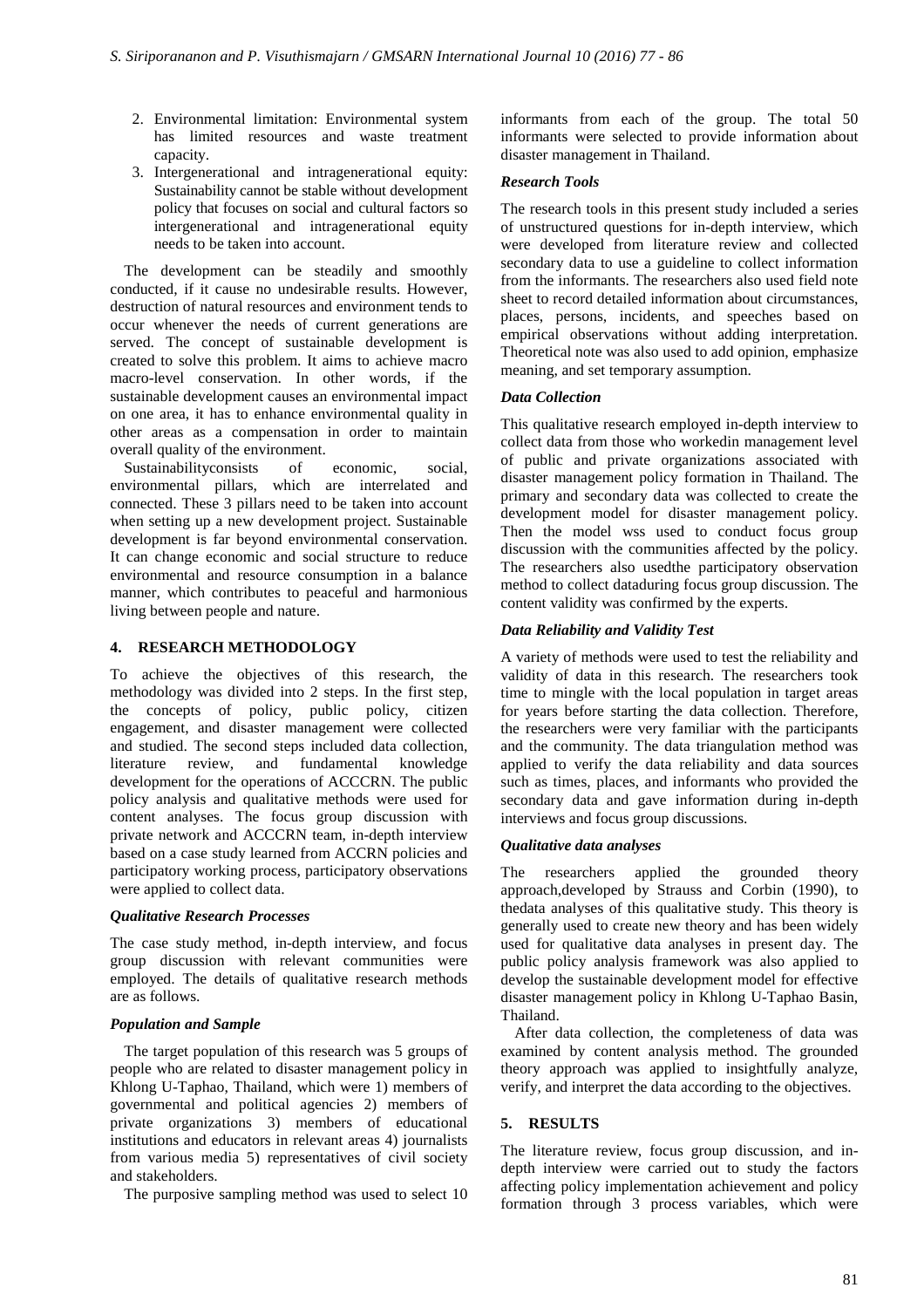policy statement, organization, and competency. To achieve the objectives of developing public policy model, the integrated theoretical concept suggested by Gerston (2010) regarding public policy implementation was applied to determine the success target contributing to the ultimate results. Policy making process and integrated policy implementation theory (WoradechJantarasorn, 2008) were also used to develop public policy model. The missions of flood prevention policy in Khlong U-Taphao Basin, Songkla Province were listed below.

- 1. To integrate the action plan with other associates in Khlong U-Taphao Basin and Songkla Lake Basin and gear towards water management mechanisms at the national level.
- 2. To develop water resource management system in order to cope with/ adapt to climate change situation in Khlong U-Taphao Basin.
- 3. To improve the quality of life of vulnerable and risky groups affected by climate change in terms of water resource.
- 4. To enhance urban development according to the eco-development approach of natural resource and environmental conservation.
- 5. To develop a supportive mechanism driving climate change management in Khlong U-Taphao Basin and Songkla Lake Basin.

In addition, it was found that the key components of efficient disaster management in Hatyai City or Khlong U-Taphao Basin consisted of the following:

1. Main factors: 1) Focal point that was the main agency taking care of overall operations and possessing both administrative powers and resources.The provincial governor, the *director of the local administrative organization, and the district chief had sharedauthorization to give command and take action. There was the committee to monitor and assess the water situation. The Regional Administrative Zone 12 was responsible for the monitor focal point, which was set to monitor the water level.* 2) Cooperation between policy agencies and operational team. There were many organizations and practitioners that worked together to develop flood response plan at provincial, district, and sub-district levels. The ACCCRN project was applied to develop flood management plan for the vulnerable communities in Khlong U-Taphao Basin and to carry out water survey, water map development for flood warning, water measurement, and water practitioners networking. The action plan, manual, and communication system, including CCTV, Line application, and operational practices were also provided. 3) Collaboration between the central government and the local government with consistent and compliant local, provincial, and national development plans.The ACCCRN projectfocused on the basin development plan and working group consisting of experts from related organizations. 4) Willingness of all relevant parties.

2. Proactive organization management, which integrated and allowed all sectors to participate in every phase of community-based disaster management. The vulnerable communities were the center for establishing "social network" at community, organization, and network levels. The proactive organization management consisted of the following 8 dimensions.

2.1 Society: This dimension includedthe societies and social capital connecting people in social networks based on the basis of trust, belief, and public mind. It included 2 main elements, which were social capital and human capital. Social capital was used to drive collaboration between individuals and social networks under mutual trust. The ACCCRN project enabled the social capital consisting of relevant organizations, networks, and communities in the vulnerable areas to determine effective disaster management policy in order to enhance cooperation among all sectors and to develop the achievement indicators and monitoring and evaluation approach. The individuals with public and service mind from relevant organizations, communities, and network were involved in this process.

2.2 Organization: This dimension involved the organizations or associates with systematic management and methodical planning and controlling under organizational structure, which focused on administration management. The ACCCRN intended to decentralize authority to the local people, especially in the vulnerable communities through working group establishment and operational planning. The establishment and operational planning. The achievement-oriented management, efficiency, and accountability were emphasized. The organizational structure and roles of provincial and local executive committee had to be clearly determined in order to give authorized command and make an immediate decision according to the severity of each disaster. The one-stop problem solving and integration among related organizations on the optimization of natural resources should be implemented.

2.3 Management: This dimension referred to disaster management in the organizations that adopted the public policy by way of management. Considering the ACCCRN project, the missions and assignments were determined and communicated to the public and private agencies and communities, which were considered as disaster management organizations,according to the principles of disaster management application and community-based sustainability. The evaluation was divided into the following 3 stages.

Stage 1: The capacity to reduce the severity of the disaster

Stage 2: The capacity of the communities to recover and resist loss during and after the disaster

Stage 3: The capacity to reduce disaster losses, resist natural disasters, and cause the least damage to life and property of the people in the communities, which was considered reducing dependence on external factors.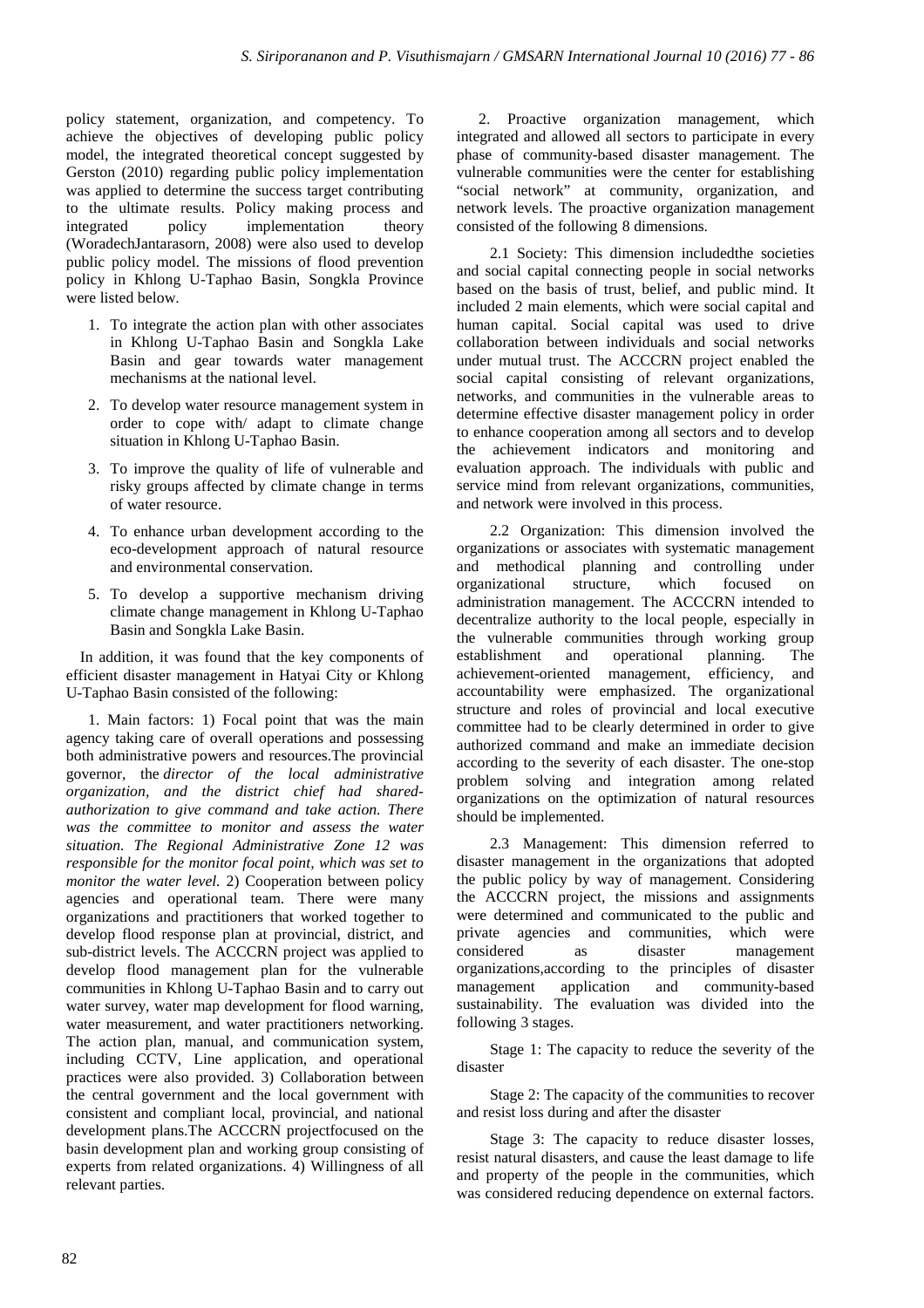In other words, the communities in risky areas of Hatyai City and Khlong U-Taphao Basin needed to have disaster forecast and assessment system, develop warning system through CCTV, smart phones, banners and flags, SMS, car parade, and press conference, and find preventive solutions to reduce the damage which might occur. The surveillance and evaluation measures needed to be implemented at all levels, including both operational staffs and management team. The knowledge and experiences of people in the communities should be used as a mechanism for disaster preparedness in individual, family, and community levels. The disaster response practice and basic assistance should be trained together with the use of water map, evacuation route, disaster alert network, and the disaster mentor's map in order to cope with the disaster. Each community prepared for disaster management differently according to the context of each area. The disaster management should be comprehensively implemented and focus on the citizen engagement in decision-making andall working procedures in order to optimize disaster risk reduction.

2.4 Participation: This was a part of the operational management of target group and policy-related parties. It could drive the organizations and networks forward and create a sense of shared pride in disaster reduction, leading to good collaboration and coordination as well as smooth and effective operations. The ACCCRN project encouraged a gathering of individuals and networks in form of area-based organizations, private sector organizations, and professional groups. Water map development, data survey, and public forum were used to builda sense of ownership and participation, resulting in a shared public consciousness.

2.5 Political relationship management: This dimension enabled the local authorities to work in an effective and independent manner, develop an action plan without having conflict with the central goals and objectives, allocate the budget according to financial plan, and gain constant supports from the central and local governments. The ACCCRN project helped give operational support, reduce gaps and obstacles, and enhance the achievement of political organizations, contributing to the maximum public interest.

2.6 One-Unity: When all parts ofa community, including organizational executives, operational staffs, andlocal people, were united into one-unity, all of them would think and act in the same direction, coordinate with each other, focus on collaboration, support each other, believe and realize in their own duties. The community's members, who thoroughly understood the context of their community should take part in problemsolving process, regardless of religion, ethnic group, class, and age, in order todevelop and sustain good relationship among all parties. The ACCCRN project applied both formal and informal operations to build unity and also focused on disaster monitoring and warning system, innovative technology, and knowledge management.

2.7 Result orientation: This was a success factor that focused on engagement of the experts and relevant organizations in problem-solving. The members of ACCCRN working team were proficient, knowledgeable, and full of abilities. They had public mind and always worked hard for public interest.

2.8 Networking: This dimension involved establishing a network with nearby communities and other relevant organizations in order to gain operational support and create social activities. The ACCCRN project applied integration approach to build 5 basin networks in the Songkla – Satun area. The useful information was communicated through Line Application. The strong network and good relationship would lead to sustainable relationship between the relevant organizations and communities.

Among all 8 dimensions, networking was considered the heart of successful public policy implementation in Khlong U-Taphao Basin.

The results also suggested that there were another 3 main factors affecting the achievement of disaster management public policy development in Khlong U-Taphao Basin, which included private sector participation, going beyond boundary, and a balance between personal and public interest. The details were as follows.

# *1. Private Sector Participation*

Private sector participation especially required the following social consciousness: 1) Public mindcaused by individual factors including upbringing, organizational value focusing on helping each other, and previously being one of stakeholders affected by the past disasters, 2) Social responsibility resulted from leadership and participation in public organizations that carried out CSR-process such as Provincial Chamber of Commerce, Rotary Club, and other related associations and foundations.

## *2. Going beyond Boundary*

This factor enabled the relevant organizations to work together in form of integrated operations in order to go beyond the individual and organizational objectives and achieve united cooperation. It could result from the following:

1) Organizational Structure: The Community of Practice (COP) was built to horizontally work with flexibility and to collaborate with external organizations. Regardless of their affiliation, all COP members aimed to achieve common goals with expertise, potential, balanced qualifications, leadership, and team working skills. They also applied problem-based approach to make a key decision in every board meeting.

2) Creative Thinking: It was used to find a solution for unsolved problem, carry out activities, and develop warning system. Communication and information technology was also applied to develop innovative, workable, and appropriate systems such as CCTV and disaster warning application that was accidentally discovered.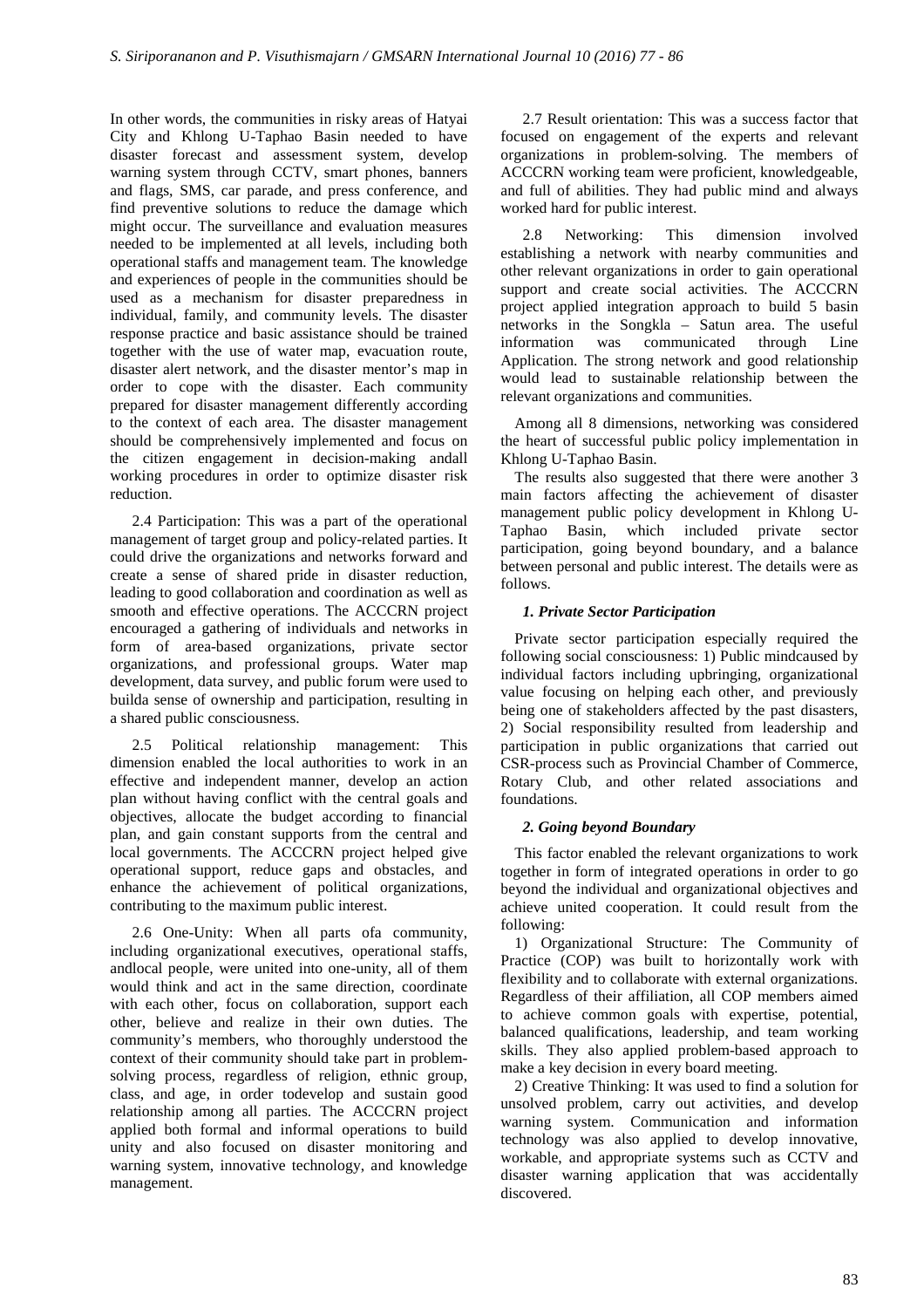#### *3. Balance between Personal and Public Interest*

A balance between personal and public interest could be developed by the following factors.

1. Team Selection: All team members had public mind, expertise, and high organizational skills. They thought about public interest before personal gain and believed that the reduction of disaster impact could benefit many people in the community.

2. Public Policy Participation: All relevant parties, from operational level to management level,took part in disaster management policy development according to the bottom up concept in order to build collaboration, solve the problems based on the decentralization approach, and explore potential channels to drive the public policy such as roadmap development, Community Assembly meeting, and Hatyai People Assembly meeting.

The results from this present research clearly showed the key factors of sustainable development model for effective disaster management policy of Khlong U-Taphao Basin in Thailand. The details could be summarized in Figure 1.





#### **6. CONCLUSION AND RECOMMENDATION**

Khlong U-Taphao Basin area is full of physical and biological diversity and can cause economic and social impact on the southern part of Thailand. To solve the major flood problems in Khlong U-Taphao Basin, integrated disaster management methods, comprehensive engagement of all sectors are required. The governmental, local, and educational organizations as well as affected people and public policy stakeholders should collaborate on environmental and natural resource management and find effective solutions suitable for the local context of each community byusing knowledge sharing and community engagement approach. In addition, social action should be taken to empower the citizens and communities in Khlong U-Taphao Basin,

contributing to self-reliance among related communities and sustainable public policy management in Khlong U-Taphao Basin area.

In this research, the current climate change causing natural phenomena and the Asian Cities Climate Change Resilience Network are taken into account in order to promote the ability and readiness of the cities in Asia in coping with the impact of climate change. The coordinating network should be formed to enhance collaboration between local parties on strategy and measure development in order to prepare for and deal with the consequent impact which may affect the cities, population at risk, and vulnerable groups in need of priority assistance. Hatyai City was selected to be a pilot city in theHatyai ACCCRN project, which aimed to find the appropriate public participatory policy development